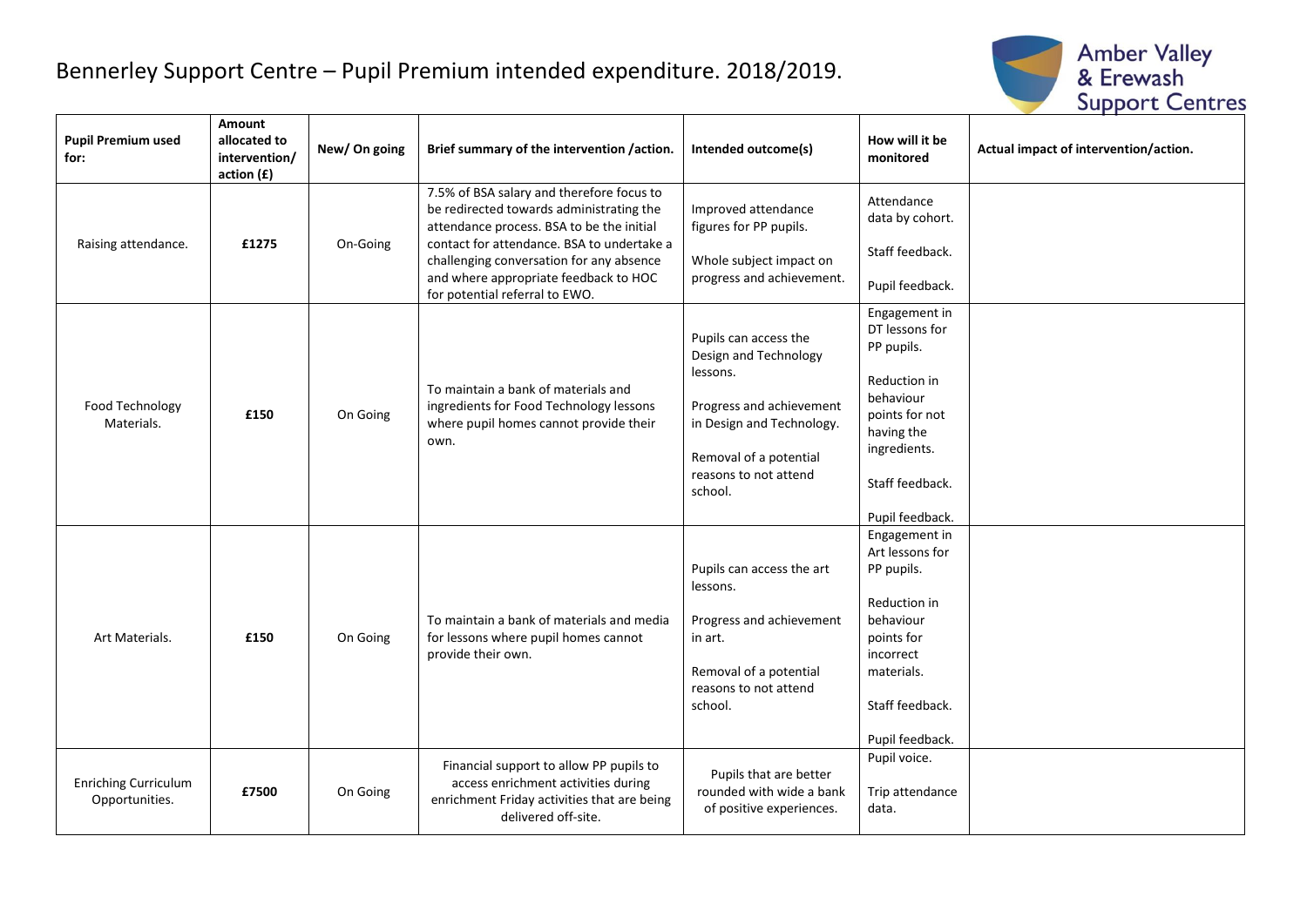## Bennerley Support Centre – Pupil Premium intended expenditure. 2018/2019.



|                        |       |            |                                                                                                                                  |                                                     | Pupil PASS      |  |
|------------------------|-------|------------|----------------------------------------------------------------------------------------------------------------------------------|-----------------------------------------------------|-----------------|--|
|                        |       |            |                                                                                                                                  |                                                     | Survey data.    |  |
|                        |       |            |                                                                                                                                  |                                                     |                 |  |
|                        |       |            |                                                                                                                                  |                                                     | Pupil Rosenburg |  |
|                        |       |            |                                                                                                                                  |                                                     | data.           |  |
|                        |       |            |                                                                                                                                  |                                                     | Staff feedback. |  |
|                        |       |            |                                                                                                                                  |                                                     |                 |  |
|                        |       |            |                                                                                                                                  |                                                     | Pupil feedback. |  |
|                        |       |            |                                                                                                                                  |                                                     | Reduction in    |  |
|                        | £400  | <b>New</b> | To allow pupils to access the pool table as<br>part of the points and rewards structure.                                         | Improved behaviour during<br>break and lunch times. | poor behaviour  |  |
| Improvements to the    |       |            |                                                                                                                                  |                                                     | incidences.     |  |
| pupil's common room.   |       |            |                                                                                                                                  |                                                     |                 |  |
|                        |       |            | To allow pupils to play X Box as part of the                                                                                     |                                                     | Staff feedback. |  |
|                        |       |            | points and rewards structure.                                                                                                    |                                                     | Pupil feedback. |  |
|                        |       |            |                                                                                                                                  | To reduce incidences of                             | Reduction in    |  |
|                        |       | On Going   | To provide a breakfast of toast and a<br>cordial drink throughout the day.                                                       | poor behaviour due to                               | poor behaviour  |  |
|                        | £200  |            |                                                                                                                                  | being hungry.                                       | incidences.     |  |
| Breaktime provision.   |       |            |                                                                                                                                  |                                                     |                 |  |
|                        |       |            |                                                                                                                                  | To narrow the behaviour                             | Staff feedback. |  |
|                        |       |            |                                                                                                                                  | gaps between PP and Non-                            |                 |  |
|                        |       |            |                                                                                                                                  | PP.                                                 | Pupil feedback. |  |
|                        | £5000 | On Going   | Where Pupils in receipt of the PP struggle                                                                                       | To reduce the incidence of                          |                 |  |
|                        |       |            |                                                                                                                                  | FTE.                                                |                 |  |
|                        |       |            |                                                                                                                                  | To improve attendance.                              | Attendance      |  |
|                        |       |            |                                                                                                                                  |                                                     | data.           |  |
|                        |       |            | to fulfil the requirements of a F/T                                                                                              | To allow pupils that are                            |                 |  |
| Alternative Provision. |       |            | curriculum they will be supported through<br>a bespoke package on an AP placement. PP<br>pupils maintained successful placement. | struggling to access the                            | FTE data.       |  |
|                        |       |            |                                                                                                                                  | curriculum offer to receive                         | Staff feedback. |  |
|                        |       |            |                                                                                                                                  | and appropriate element of                          |                 |  |
|                        |       |            |                                                                                                                                  | education.                                          | Pupil feedback. |  |
|                        |       |            |                                                                                                                                  |                                                     |                 |  |
|                        |       |            |                                                                                                                                  | To narrow the gaps<br>between PP and Non-PP.        |                 |  |
|                        |       |            | CU Reading Intervention delivered to                                                                                             |                                                     |                 |  |
| Reading Intervention   | £750  | <b>New</b> | pupils who have below age expectation                                                                                            | To narrow the gaps that                             | RA data.        |  |
|                        |       |            | reading ability.                                                                                                                 | exist between chronological                         |                 |  |
|                        |       |            |                                                                                                                                  | age and reading age. To                             | Staff feedback. |  |
|                        |       |            | ACCESS Reading Tests to be administrated                                                                                         | narrow the gaps between                             |                 |  |
|                        |       |            | and analysed every half term.                                                                                                    | PP and Non-PP.                                      | Pupil feedback. |  |
|                        |       |            |                                                                                                                                  |                                                     |                 |  |